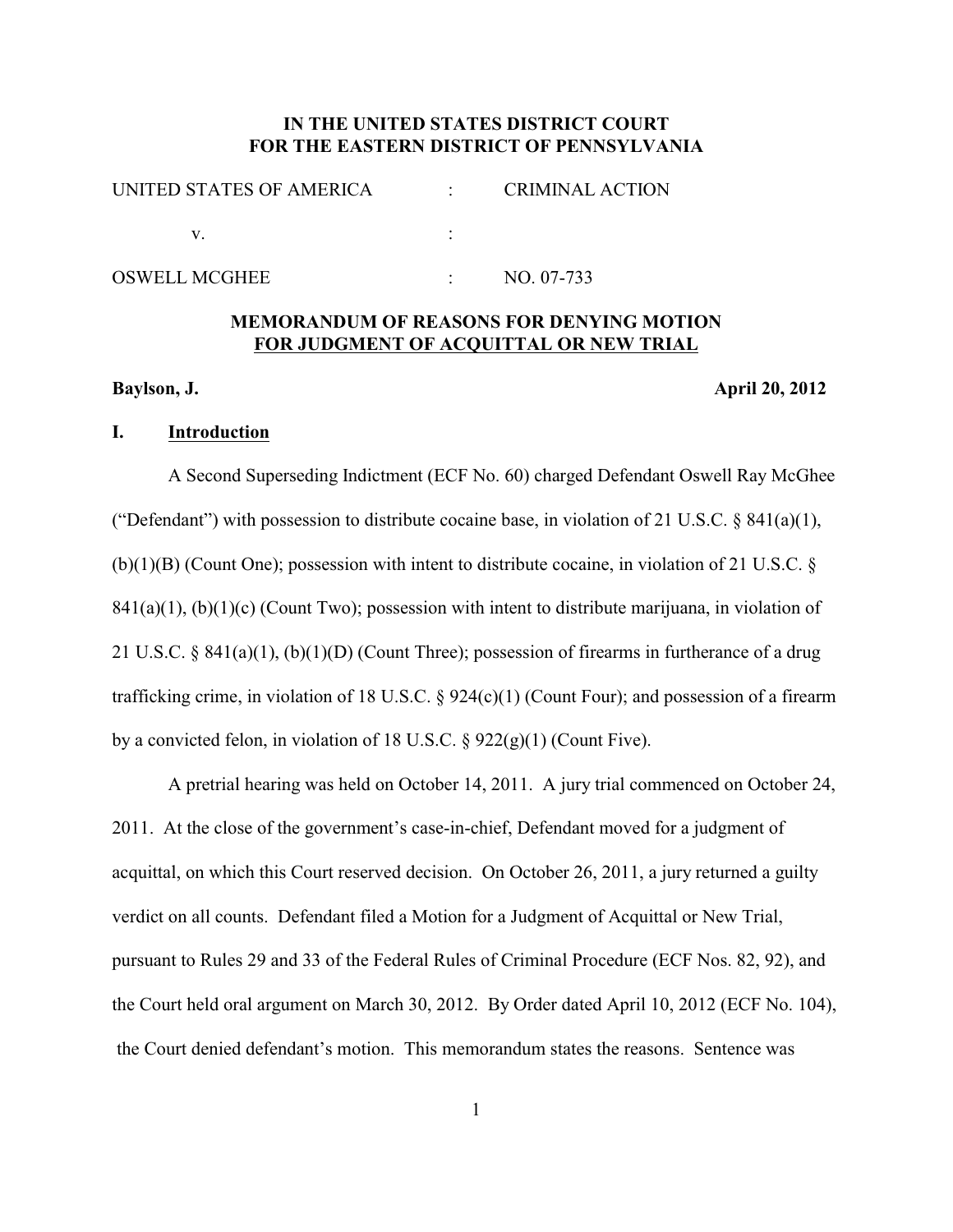imposed on April 11, 2012 for 180 months, as required by a statutory mandatory minimum.

Defendant argues that a judgment of acquittal is appropriate because the evidence presented at trial was insufficient for a reasonable jury to conclude that (1) he constructively possessed the items in question; (2) he possessed the firearms "in furtherance of a drug trafficking crime;" and (3) that the relevant firearms "substantially affected interstate commerce." Motion  $\P$  4. Defendant argues in the alternative that a new trial is warranted because of trial errors and the verdict being "wholly inconsistent with the manifest weight of the evidence introduced at trial." Motion ¶ 5.

#### **II. Factual Background**

#### **A. Arrest and Search pursuant to warrants in 2007**

The following relevant evidence was presented at trial. Before July 3, 2007, the Philadelphia Police Department obtained an arrest warrant for Defendant and a warrant to search a house designated in the warrant as 2525 North 8th Street in Philadelphia. See Tr. 10/24/11 at 29. On July 3, 2007, Philadelphia Police Detective Thomas DeMalto and his partner observed Defendant standing on a corner near 2525 North 8th Street, and arrested him. Tr. 10/24/11 at 30- 31. Detective DeMalto did not observe Defendant engaging in any criminal activity. Tr. 10/24/11 at 38. The officers had no problems when they arrested Defendant and found no drugs or firearms on him.<sup>1</sup> Tr. 10/24/11 at 31, 34-35. Upon arrest, Defendant told Detective DeMalto

 $\mu$  Detective DeMalto testified that he could not recall whether Defendant had any money, cell phone, or keys on him at the time of arrest. Tr. 10/24/11 at 35-36. He testified that such property would have been put in a bag and returned to Defendant upon his release. Tr. 10/24/11 at 36. The incident report Detective DeMalto filled out upon arresting Defendant left blank the "property description," but Detective DeMalto also testified that cell phone, money and keys would not normally be included on that form. Tr. 10/24/11 at 37, 45.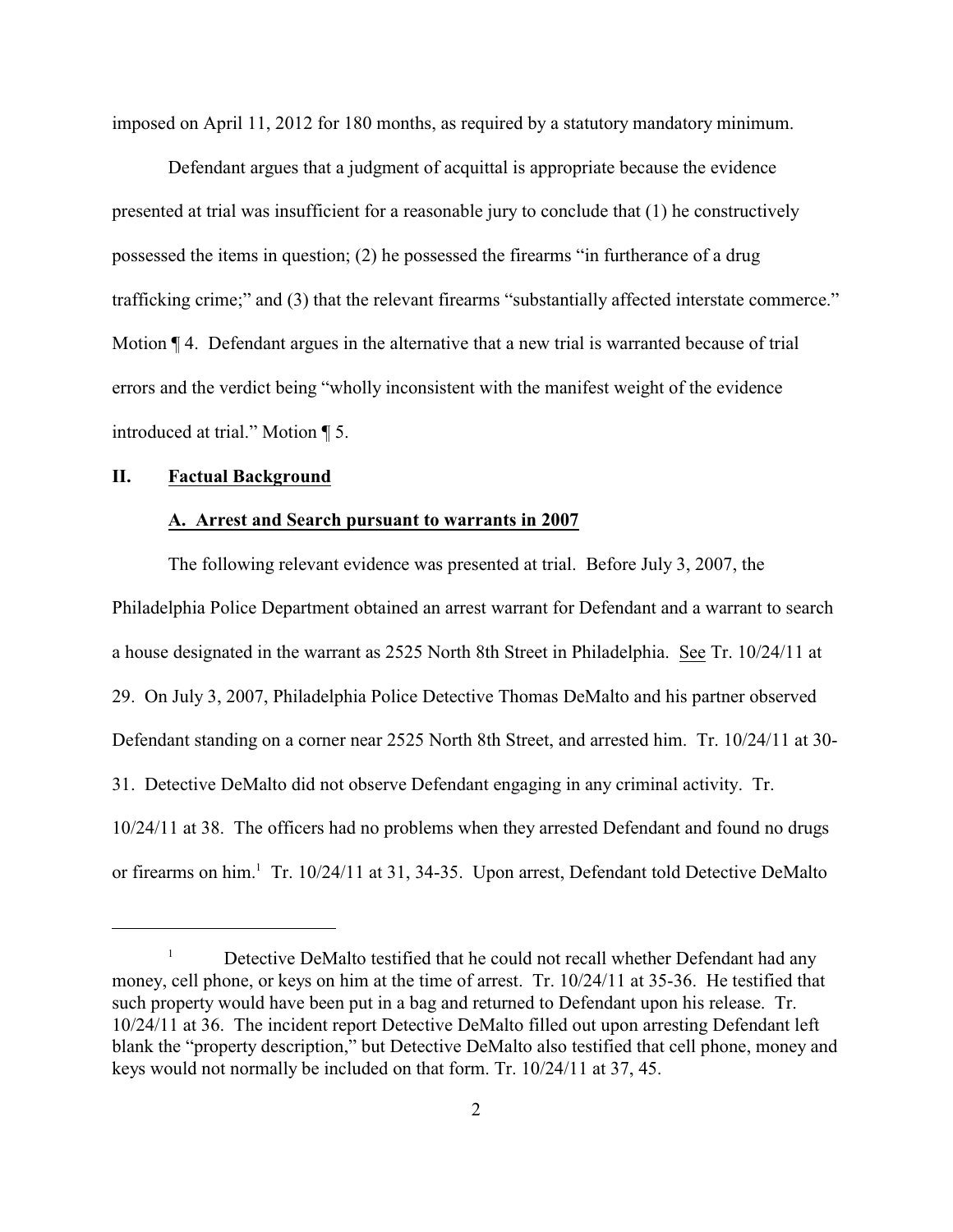that his address was 2525 North 8th Street and that he resided with his mother. Tr. 10/24/11 at 32-34. At some point, Detective DeMalto also performed a DMV search and found that Defendant's address was listed as 2525 North 8th Street. Tr. 10/24/11 at 100.

At approximately 8:00 a.m. the morning after Defendant was arrested, Philadelphia Police Detective Graf, his partner, and two uniformed officers went to 2525 North 8th Street to execute the search warrant. Tr. 10/24/11 at 47-48. Upon arrival, they met three occupants—Defendant's brother, Defendant's mother, and Defendant's mother's boyfriend or husband.<sup>2</sup> Tr. 10/24/11 at 49-51. "[T]here was a conversation about why [the officers] were there." Tr. 10/24/11 at 49. "[F]rom there, [Detective Graf] went to the second floor rear bedroom" with another officer and Defendant's mother. Tr. 10/24/11 at 49-50. Unlike the master bedroom and middle bedroom, which the officers were able to access, the rear bedroom was padlocked shut. Tr. 10/24/11 at 52. Detective Graf was unable to obtain a key from any of the residents present at that time and had to force the door open. Tr. 10/24/11 at 54.

In the room, Detective Graf saw in plain view a plate with two chunks of alleged crack cocaine. Tr. 10/24/11 at 54-55. This led him to search the entire room. Tr. 10/24/11 at 55. He found narcotics, \$12,791 in United States currency, two digital scales, a money counter, two boxes of Goodsense sandwich baggies, a money counter, a shoe box filled with drug packaging

These individuals were subpoenaed by the government to testify at trial. After 2 consulting with court-appointed counsel, these individuals indicated that they would take the Fifth Amendment if called to testify. Tr. 10/24/11 at 4. The Court therefore instructed the jury that these individuals were not available to either the prosecution or the defense and that the jury should not speculate as to what testimony the individuals would give. Tr. 10/25/11 at 122.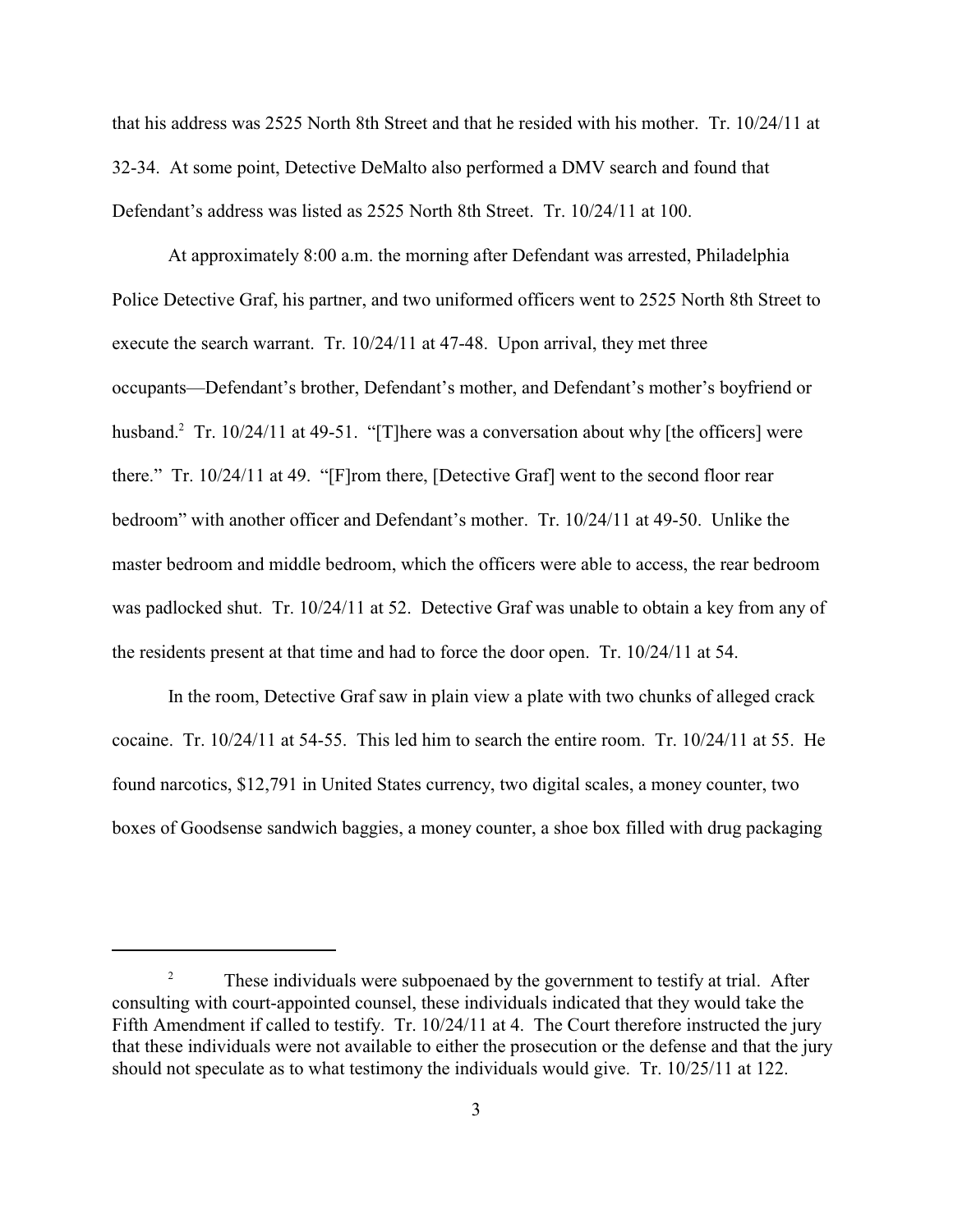materials, a loaded Colt Python .357 magnum revolver, and a loaded Hi-Point 9 mm handgun.<sup>3</sup> Tr. 10/24/11 at 55, 66-67, 69-78. In the opinion of a narcotics expert, the drugs taken from the rear bedroom were distribution quantities, and the other items were tools of the drug-trade consistent with street-level drug trafficking. Tr. 10/24/11 at 194-205, 207. The firearms were loaded and "ready to be utilized by whomever had access to them," as protection from home invaders or law enforcement. Tr. at 205-07.

Detective Graf also discovered a shoe box filled with mail addressed to Oswell McGhee at 2525 North 8th Street. Tr. 10/24/11 at 72-73. The box of mail was subsequently, inadvertently destroyed by the Philadelphia Police Department.<sup>4</sup> Tr. 10/24/11 at 97, 133-42.

Although fingerprint testing was ordered for the firearms, no fingerprint testing was performed on the seized items because usually the Philadelphia Police "only fingerprint if we don't know the identity of the person who owned those items" whereas "[[i]n this case, [their] investigation showed that Mr. McGhee was the owner of those items."<sup>5</sup> Tr.  $10/24/11$  at  $102-03$ .

<sup>&</sup>lt;sup>3</sup> None of the trace reports run on the guns came back to Defendant, and the 9 mm was in fact linked to another individual. Tr. 10/24/11 at 180-82.

<sup>&</sup>lt;sup>4</sup> Prior to trial, Defendant moved to dismiss the Second Superseding Indictment, or, in the alternative to preclude reference to certain pieces of evidence (ECF No. 38). The basis for the motion is set forth in this Court's Memorandum of October 17, 2011 (ECF No. 64) and need not be repeated in full here. In sum, the box of mail found in the rear bedroom, along with certain other drug paraphernalia found in the rear bedroom—such as a scale, a money counter, and baggies—were inadvertently destroyed by the Philadelphia Police Department. The Court denied the motion, ECF No. 64; Tr. 10/24/11 at 82, but did give an adverse inference spoliation charge to the jury. Tr. 10/25/11 at 108-10.

<sup>&</sup>lt;sup>5</sup> The Court instructed the jury that Detective Graf's only personal knowledge that Defendant was the occupant of the room was the box of mail and to the extent Detective Graf was giving an opinion about who occupied the room, such testimony constituted lay opinion and not fact. Tr. 10/24/11 at 121-22.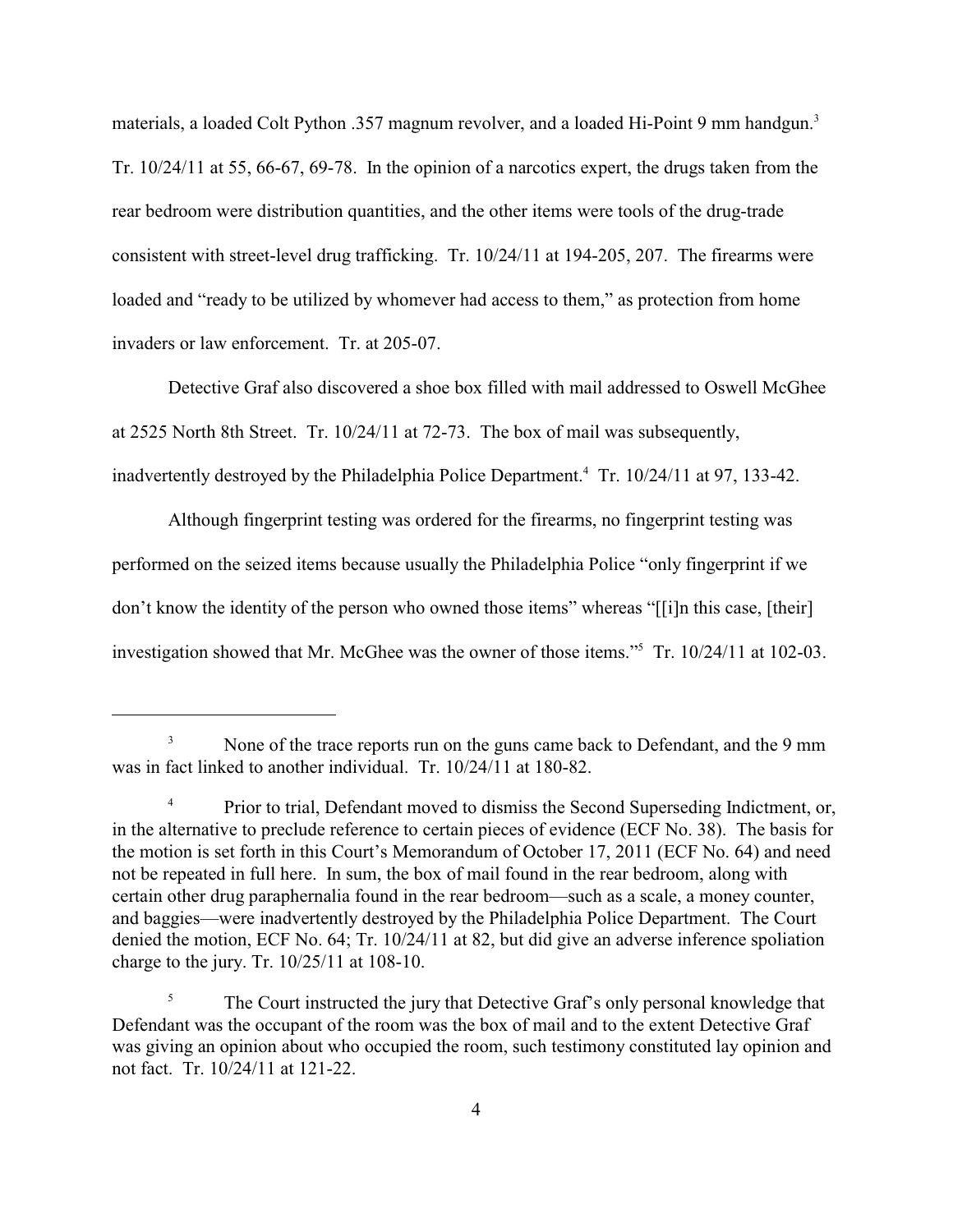# **B. State Court Proceedings, Federal Adoption, and Subsequent Arrest of Defendant in 2010**

Defendant was charged with drug and firearm offenses in state court, and released on bail. Defendant failed to appear for trial, and a bench warrant was issued.

The case against Defendant was, at some point, federally adopted. Tr. 10/24/11 at 170. Detective Fran Carroll, a Philadelphia Police Detective on loan to the Bureau of Alcohol, Tobacco and Firearms, obtained a federal arrest warrant for Defendant, which he attempted to serve at 2525 North 8th Street on December 7, 2007. Tr. 10/24/11 at 170-71. However, Defendant was not there. Tr. 10/24/11 at 171. On January 10, 2010, just over two years later, a Scranton, Pennsylvania Police Officer arrested Defendant in Scranton. Tr. 10/24/11 at 172. At the time of the 2010 arrest, Defendant produced an identification card in the name of Elija McGhee, with an address of 734 West Wingohocking Street, Philadelphia, Pennsylvania, and claimed to be Elijah McGhee. Tr. 10/24/11 at 172. Through his fingerprints, it was determined that Defendant was not Elijah McGhee. Tr. 10/24/11 at 173. The Scranton Police Department contacted Detective Carroll. Tr. 10/24/11 at 171. Detective Carroll informed them that the active warrant on Defendant should act as a detainer. Tr. 10/24/11 at 171. Detective Carroll took Defendant into custody in Scranton and transported him to Philadelphia. Tr. 10/24/11 at 172-73. While processing Defendant, Detective Carroll asked Defendant for his address. Tr. 10/24/11 at 174. Defendant told Detective Carroll that he did not really have an address, and therefore to just use his mother's address at 2525 North 8th Street. Tr. 10/24/11 at 179. When Detective Carroll said he had been there looking for him, Defendant told him that he had "not been there since you were there looking for me." Tr. 10/24/11 at 174.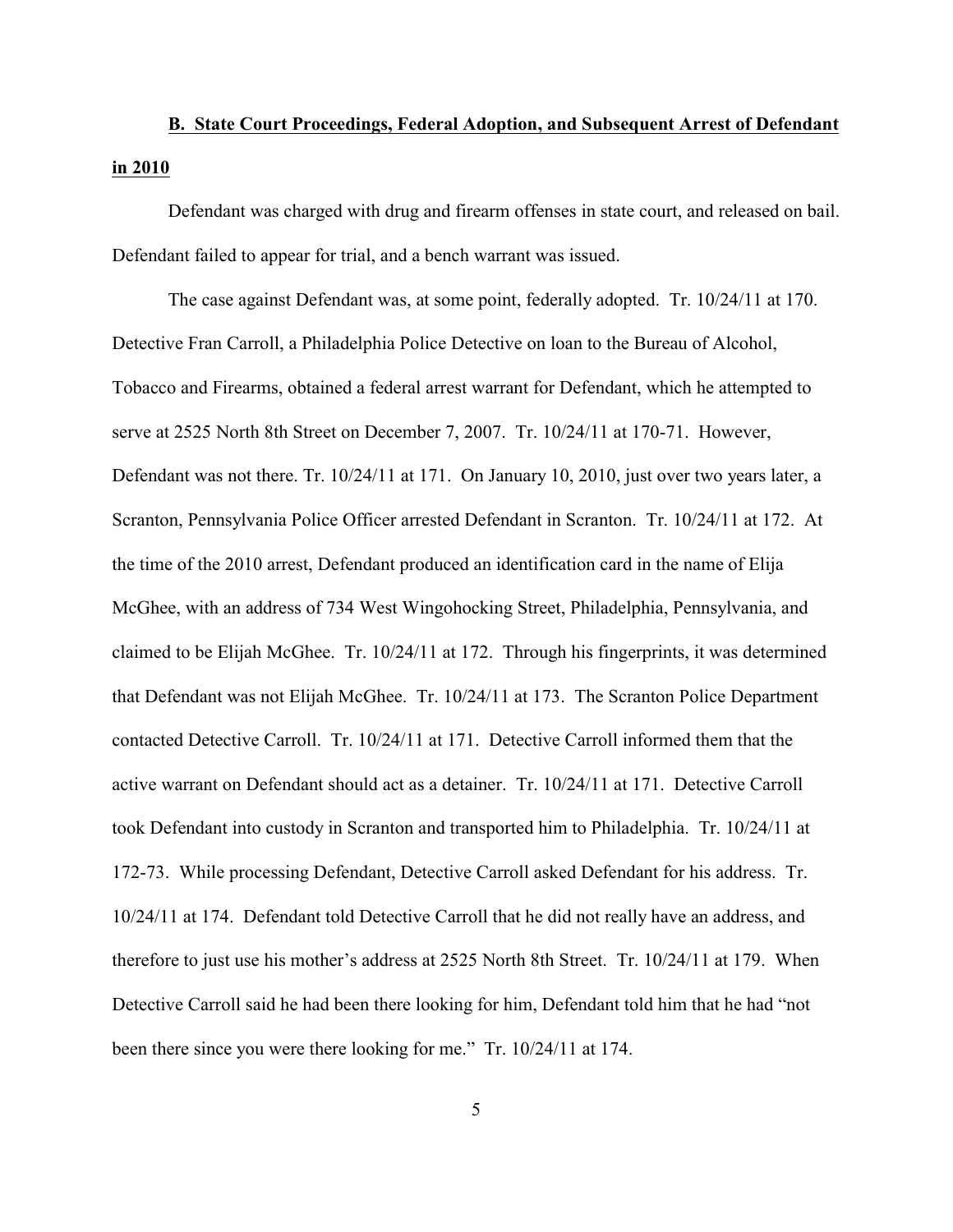#### **III. Legal Standards**

#### **A. Judgment of Acquittal - Fed. R. Crim. P. 29**

In considering a Rule 29 motion, the Court must "review the sufficiency of the evidence in the light most favorable to the government, and [should] sustain the verdict if any rational trier of fact could have found the essential elements of the crime beyond a reasonable doubt." United States v. Diallo, 575 F.3d 252, 256 (3d Cir. 2009). "A finding of insufficiency should be 'confined to cases where the prosecution's failure is clear.'" United States v. Brodie, 403 F.3d 123, 133 (3d Cir. 2005) (quoting Smith, 294 F.3d at 477). A district court may not "usurp the role of the jury by weighing credibility and assigning weight to the evidence, or by substituting its judgment for that of the jury." Id. (citing United States v. Jannotti, 673 F.2d 578, 581 (3d Cir. 1982) (en banc)). "Accordingly, the jury verdict must be upheld, unless, viewing the evidence in this manner, no rational jury 'could have found the essential elements of the crime beyond a reasonable doubt.'" United States v. Malik, No. 08-cr-614, 2009 WL 4641706, at \*2 (E.D. Pa. Dec. 7, 2009) (Surrick, J.) (quoting Jackson v. Virginia, 443 U.S. 307, 319 (1979)).

# **B. New Trial - Fed. R. Crim. P. 33**

Under Rule 33, a court "may vacate any judgment and grant a new trial if the interest of justice so requires." Fed. R. Crim. P. 33. Within its discretion, the court may grant a new trial only if it believes that "there is a serious danger that a miscarriage of justice has occurred-that is, that an innocent person has been convicted." United States v. Johnson, 302 F.3d 139, 150 (3d Cir. 2002). Additionally, the court must grant a new trial if errors occurred during the original trial, and it is reasonably possible that such errors substantially influenced the jury's decision. See United States v. Mastro, 570 F. Supp. 1388, 1390 (E.D. Pa. 1983); United States. v. Newmark,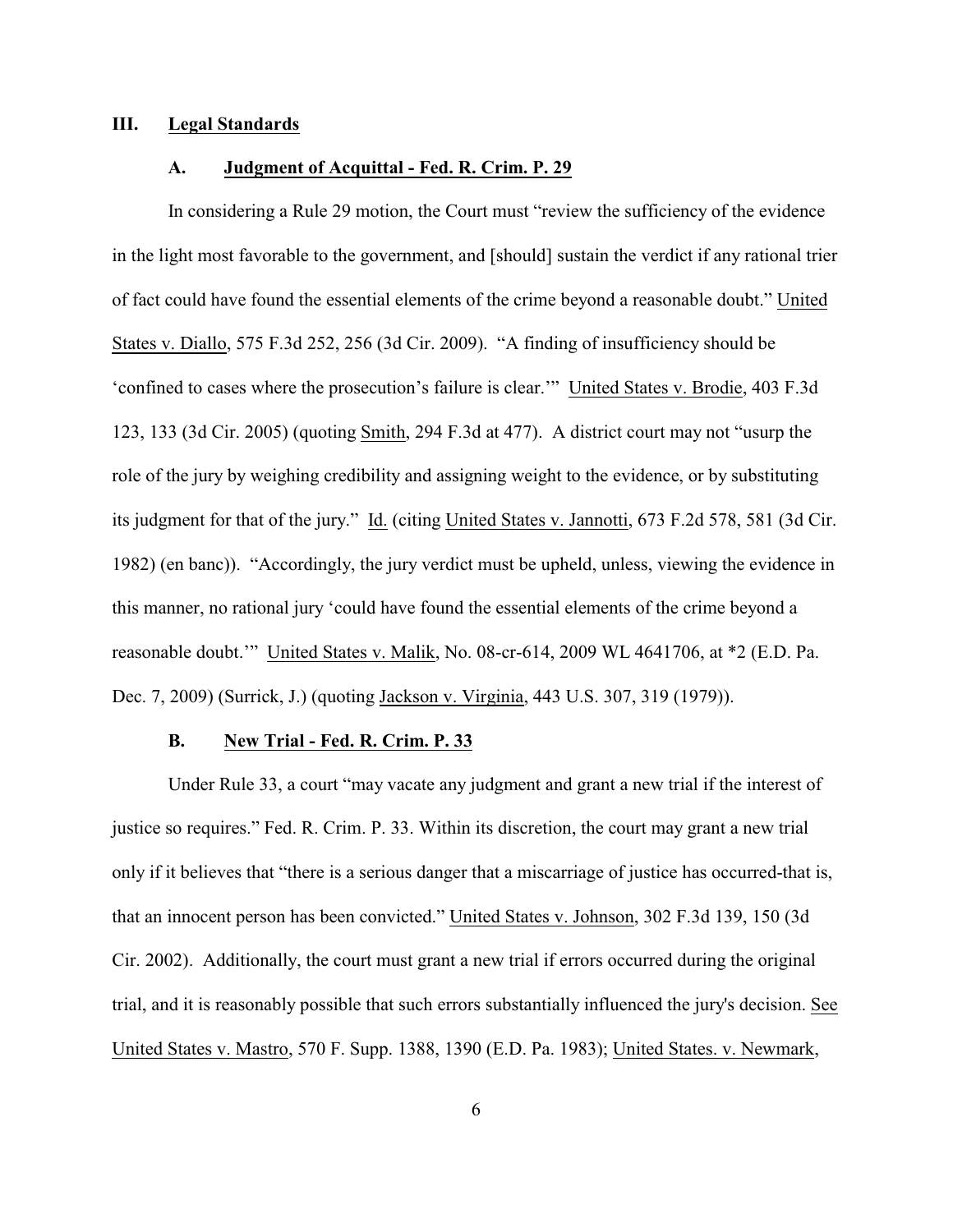No. 06-cr-447, 2008 WL 927961, at \*32 (E.D. Pa. April 04, 2008) (Pratter, J.). "Unlike an insufficiency of the evidence claim, when a district court evaluates a Rule 33 motion it does not view the evidence favorably to the Government but instead exercises its own judgment in assessing the Government's case." Johnson, 302 F.3d at 150 (internal citations omitted). The Third Circuit has explained that "motions for new trials are disfavored and are only granted with great caution and at the discretion of the trial court." United States v. Martinez, 69 F. App'x 513, 516 (3d Cir. 2003) (citing United States v. Allen, 554 F.2d 398, 403 (10th Cir. 1977)).

#### **IV. Motion for Judgment of Acquittal**

#### **A. Constructive Possession of Drugs**

Defendant argues that the evidence against him is analogous to that presented in United States v. Brown, 3 F.3d 673 (3d Cir. 1993), United States v. Jenkins, 90 F.3d 814 (3d Cir. 1996), and the very recent non-precedential Third Circuit case United States v. Bates, No. 10-cr-4439, 2012 WL 593271 (3d Cir. Feb. 24, 2012), all of which overturned defendants' convictions in whole or part due to insufficient evidence of constructive possession.

In Brown, the Third Circuit held that mere residence in a house in which drugs were found was insufficient to support a finding of constructive possession. Id. at 683. There, defendant Ama Baltimore (1) had a key to the house where drugs were found; (2) arrived at the house while police were searching it and attempted to use her key to enter; (3) announced that she was "in [her] own house;" and, additionally, (4) a pair of her shorts, with a switchblade in the pocket, were found in a room in the house in which no drugs were found and (5) the house was known as a "cut house"—i.e. one where drugs were stored, cut, and packaged for sale. Id. at 680. Baltimore's fingerprints were not found on any of the drugs (whereas her co-defendant's were)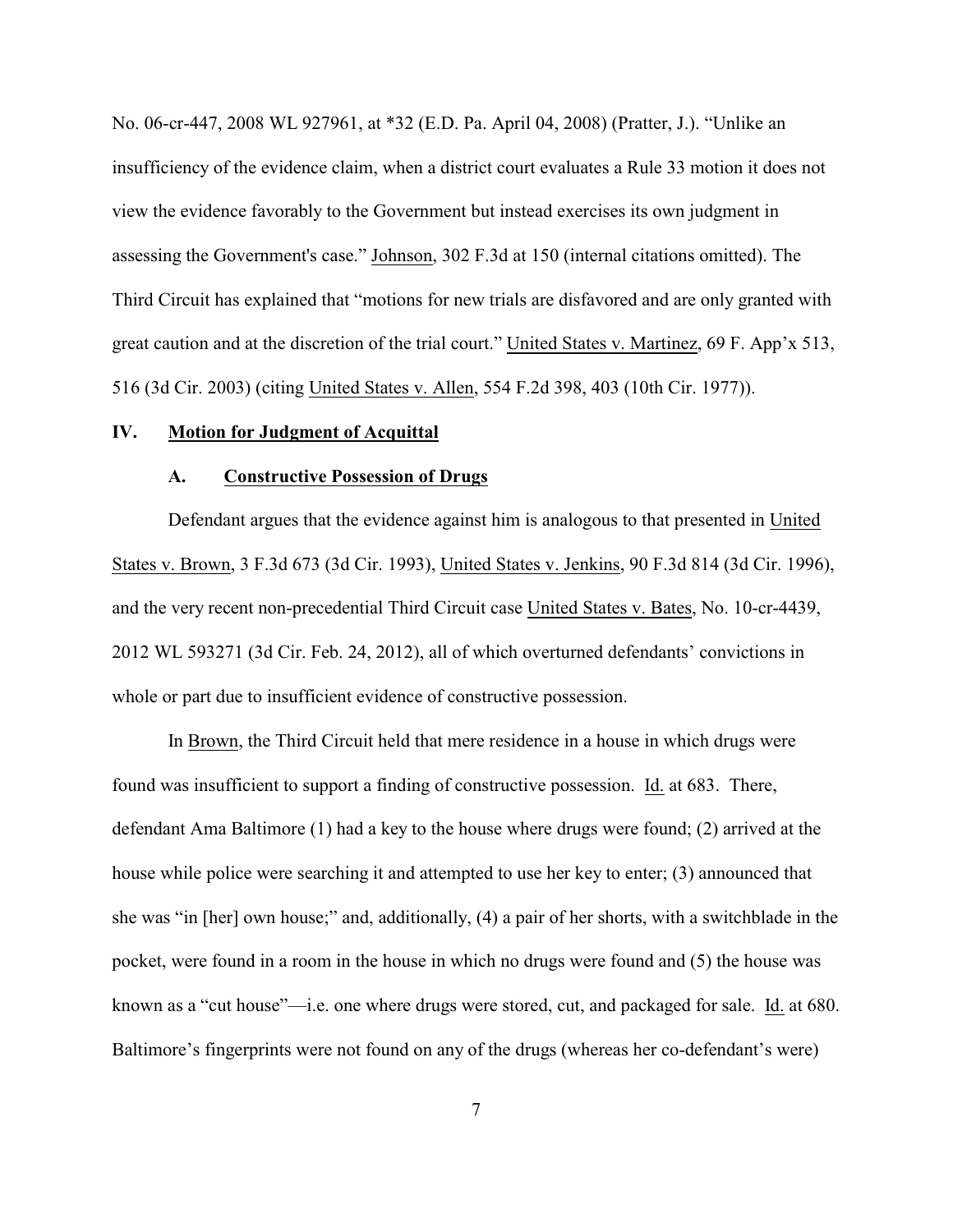and the house was owned only by her co-defendant. Id. at 681. The Third Circuit noted that "mere proximity to the drugs, or mere presence on the property where it is located or mere association with the person who does control the drug or the property, is insufficient" to establish dominion and control for purposes of constructive possession. Id. at 680. Consequently, the Third Circuit concluded that "the evidence against Baltimore is consistent with that of someone with access to or residing at the Brown residence, but with no control over the drugs or drug packaging activities of Brown and others occurring therein." Id. at 682. Relevant to the facts here, the Third Circuit in Brown contrasted the evidence against Baltimore with that in the Eighth Circuit case United States v. Brett, 872 F.2d 1365 (8th Cir. 1989). The Third Circuit explained that "a number of factors" supported the constructive possession finding in Brett—including the fact that the defendant fled the area and falsely identified himself upon arrest. Id. at 682 (citing Brett, 872 F.2d at 1368-69).

The Third Circuit held in Jenkins that "[b]ecause the evidence showed only that [Jenkins] was in an acquaintance's apartment physically near but not in actual possession of drugs and drug distribution paraphernalia, it does not support the jury's finding that he had dominion and control over the drugs." Id. at 816.When police entered the apartment in question, they found Sean Jenkins and his co-defendant Stallings, who was believed to be the resident of the apartment, wearing boxers and t-shirts and sitting on a couch behind a coffee table covered in cocaine and drug distribution paraphernalia including two scales, with a loaded sawed-off shotgun on the floor. Id. at 816. No cocaine residue was found on Jenkins or Stallings and neither made any attempt to hide or destroy the contraband. Id. at 817. Moreover, certain key instruments for cutting or cooking cocaine were absent. Id. at 816-17. The government tried to distinguish the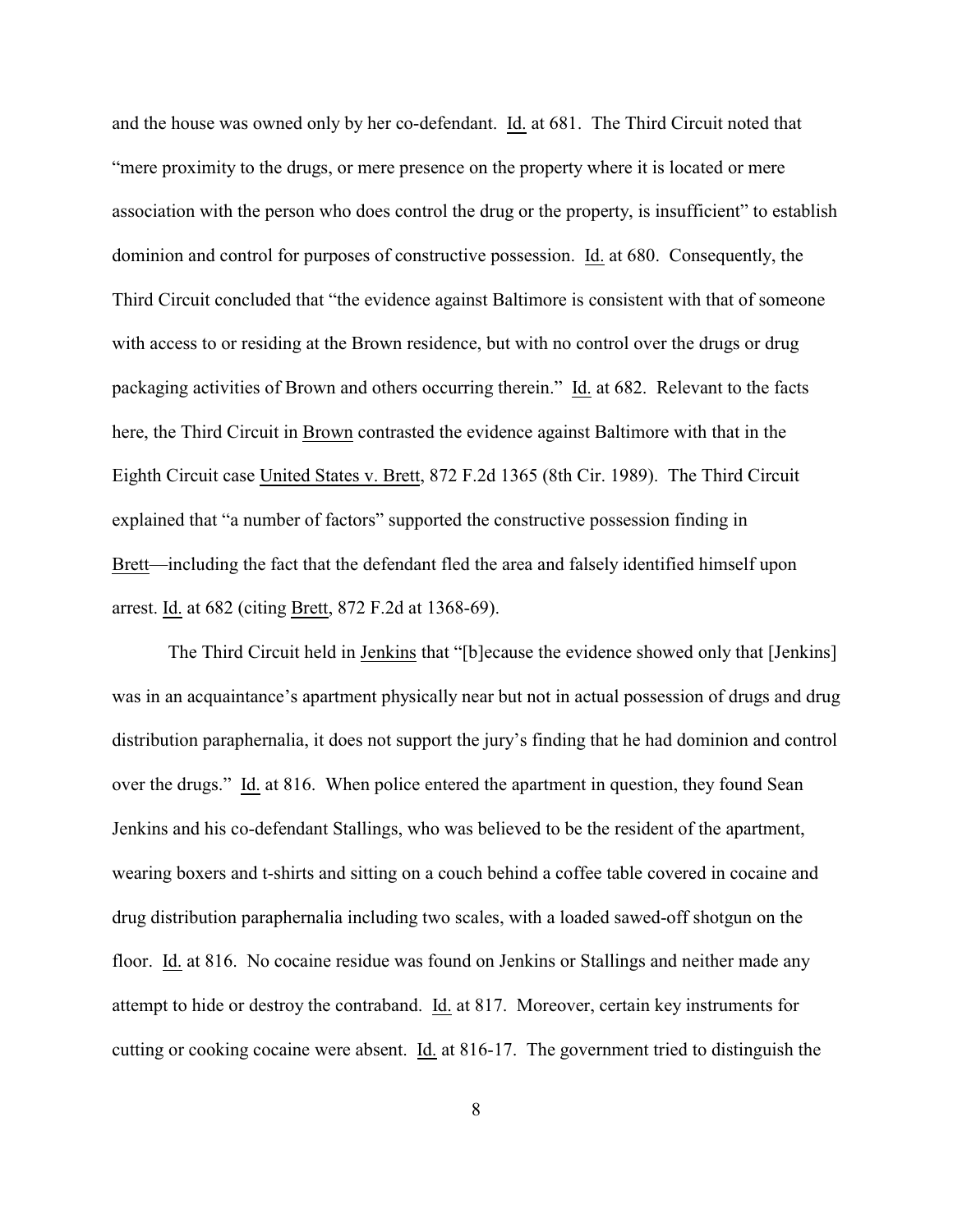evidence against Jenkins from that presented against Brown, arguing that the cases were distinguishable because in Brown, Baltimore's shorts were found in a different room from the drugs. The Third Circuit rejected that argument, explaining that in light of its conclusion "that [Baltimore's] residence in the cut house was insufficient to prove dominion and control over the drugs, it would not have mattered if there had been evidence that she had visited the kitchen or bedroom, so long as the evidence did not also show that her visit pertained to the drugs." Id. at 819. Rather, the evidence against Baltimore and Jenkins was "analogous," causing the Third Circuit to determine that "[s]ome additional evidence of dominion and control is required before a finding of constructive possession can be made beyond a reasonable doubt." Id. at 820. The Third Circuit reversed Jenkins's conviction, explaining that "[w]ithout other proof of dominion and control" it could "only conclude that it was sheer happenstance that Jenkins was seated on the couch next to the cocaine when the police entered the apartment." Id.

In the non-precedential opinion in Bates, a panel of the Third Circuit determined that the district court improperly distinguished Brown and Jenkins and, moreover, that there was no evidence linking the defendant to the drugs found within the house. 2012 WL 593271 at \*1. There, police officers observed the defendant, Rashaan Bates, selling crack cocaine to a confidential informant after exiting 1474 Lardner Street. Id. The next day, police officers returned to the area to execute a search warrant for that address. Id. They saw Bates sitting on a stoop across the street, frisked him, and found a firearm, twelve packets of crack cocaine, and a key on his person. Id. The key opened the door to 1474 Lardner Street. Id. The officers then found heroin and heroin paraphernalia—including a credit card covered in heroin residue which had the name Yajaira Batisa on it and a tally book with notations in Spanish—inside the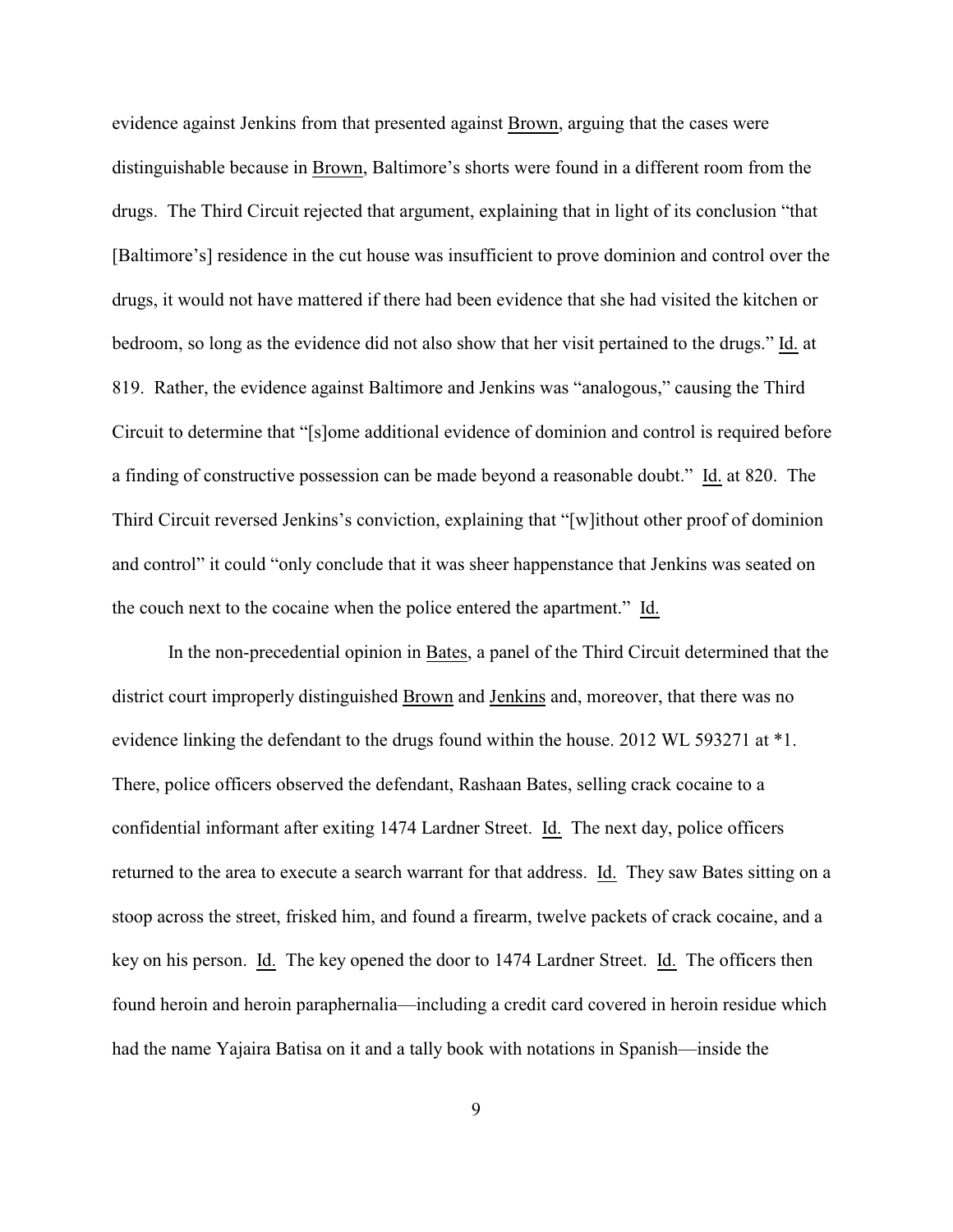residence, which was otherwise vacant. Id. at 2. Bates previously lived at the address but no longer did so. Id. The Third Circuit noted that "Bates's fingerprints were not found in the room containing the drugs, no evidence placed him in the bedroom containing the drugs, he had no heroin on his person, and no heroin residue was found on his clothes or person." Id. In holding that the district court erred in denying Bates' motion for judgment of acquittal, the Third Circuit emphasized the holdings in Brown and Jenkins that proximity and residence are insufficient to establish constructive possession. There was no evidence tying Bates to the room in which the drugs were found—indeed, the evidence demonstrated that he had been in the residence only once since moving out. Id. at \*7. There was also no evidence linking him to the heroin, which the Third Circuit pointed out was not the type of drug found on him. Id. at \*7-8. In addition, the name on the credit card and the tally book notes in Spanish did not incriminate Bates. Id. at \*8. It also could not be said that the vacant house was a "fortified crack house." Id. at \*7.

In arguing that the evidence against him is like that presented in Brown, Jenkins, and Bates, Defendant points to several facts: Defendant was arrested away from the room in which the drugs were found; he had no key to the residence on him when arrested; $<sup>6</sup>$  the government</sup> presented no evidence that he ever touched the drugs or had any knowledge of them; there was no evidence of police observing sales or suspected sales taking place; and the house was not a "fortified drug house" but rather was used as a residence by Defendant's parents and brother. Defendant argues that the only evidence linking Defendant to the drugs was Detective Graf's testimony that he saw a box of letters addressed to Oswell McGhee in the room in which the

 $\epsilon$  At oral argument, the government pointed out that in fact the evidence was that the officer could not recall whether or not a key was found on Defendant.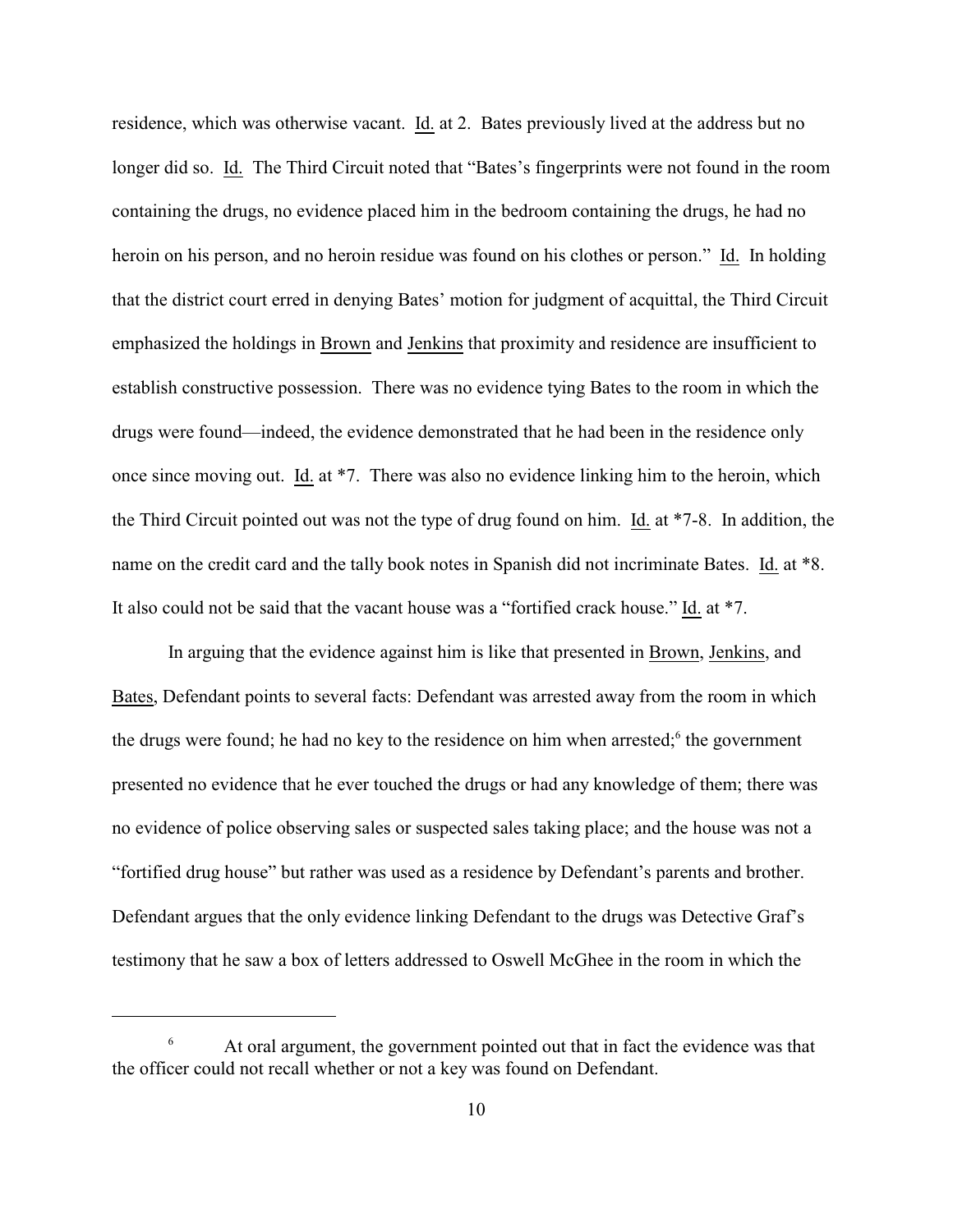drugs were discovered, and his statement that his mother's address was 2525 North 8th Street when arrested in 2010, and contends that this alone is insufficient. Def. Br. at 15-17.

The government counters that the evidence that Defendant lived in the rear bedroom and thus constructively possessed the drugs is stronger than that in Brown, Jenkins, and Bates. When Defendant was arrested near 2525 North 8th Street in 2007, he gave that residence as his address. When officers searched the residence, they proceeded to the rear, padlocked bedroom after having "a conversation" with the family members. None of the family members produced a key for the padlock. The officers then found a box of mail addressed to Oswell McGhee in the rear bedroom. From these facts, the government argues, the jury could have reasonably inferred that Defendant occupied and controlled the locked rear bedroom. Moreover, because Defendant was arrested two/three years later, produced a false identification card, and admitted he had not returned to his mother's house since agents came looking from him in 2007, the jury could also reasonably have inferred that Defendant was conscious of his guilt. Gov. Br. at 12-15.

The government also tries to analogize the facts at hand to those in Jackson v. Byrd, 105 F.3d 145 (3d Cir. 1997), arguing that Defendant's living at 2525 North 8th Street is similar to his being the lessee of the property. Id. at 15-16.The sole issue before the Third Circuit in Jackson, a state habeas case,<sup>7</sup> was the sufficiency of the evidence supporting Jackson's convictions based on constructive possession of a controlled substance. Id. at 147-48. In holding that the evidence sufficed to uphold Jackson's conviction, the Third Circuit focused on the trial court's factual findings that (1) Jackson had access to and control of all areas of the apartment, including the

Although this is a state habeas case, the Third Circuit noted that it would affirm 7 defendant Jackson's conviction even if it were a direct appeal from a federal district court conviction. Jackson, 105 F.3d at 150.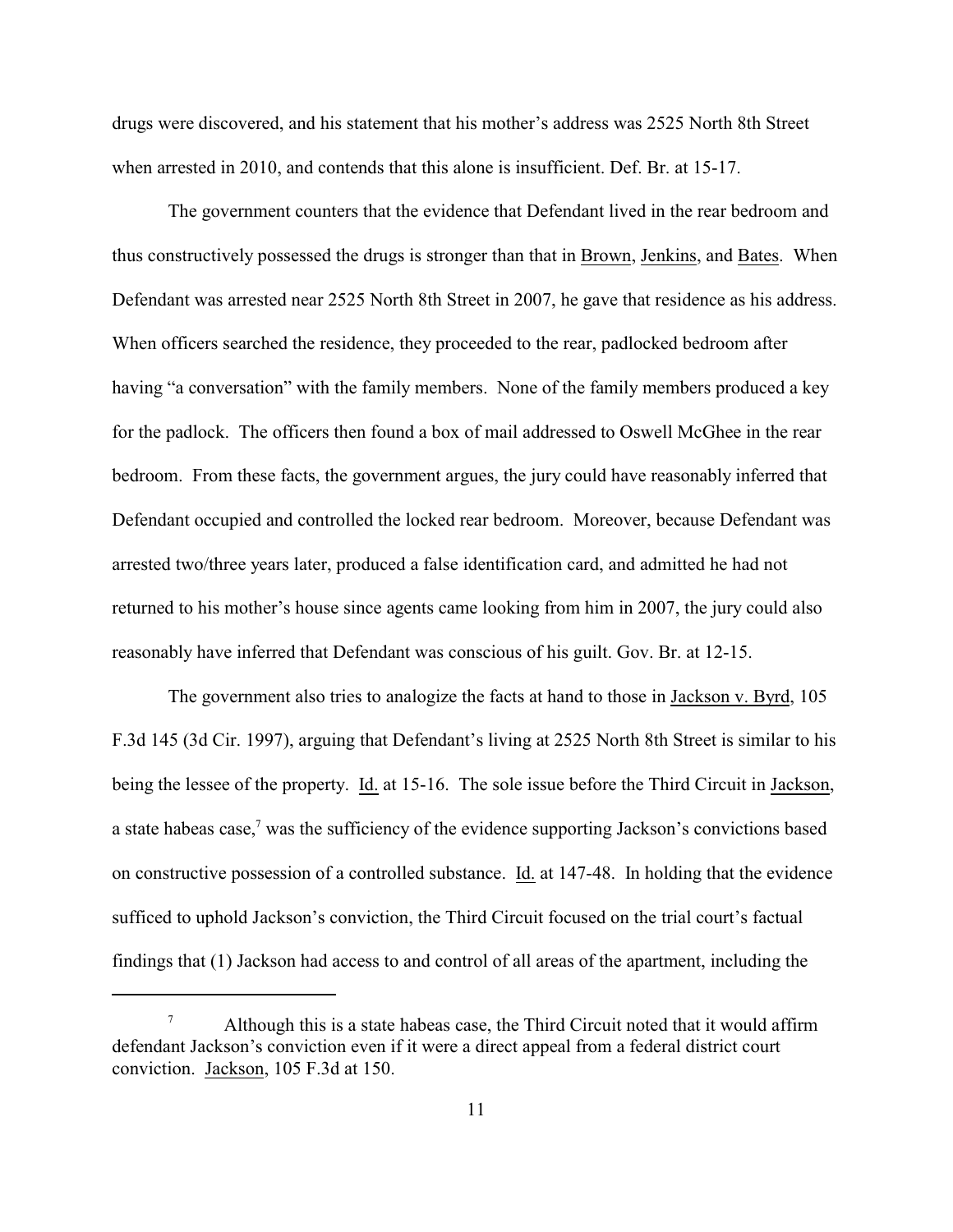rear bedroom in which the drugs in question were found; (2) Jackson owned the ice chest in which the drugs were found; and (3) drug paraphernalia was found in a kitchen cabinet and closet that Jackson shared. Id. at 149. That Jackson lived in the front bedroom, in which no drugs were found, while her brother lived in the rear bedroom, did not change the Third Circuit's decision. Id. Instead, noting that "Pennsylvania considers being a lessee or owner of the residence an important factor in establishing dominion and control over the contraband," the Third Circuit concluded that a reasonable trier of fact could find the elements of the charged crimes prove beyond a reasonable doubt based on the fact that the rear bedroom was unlocked, Jackson was present when the police executed the warrant, and the facts listed above. Id. The Third Circuit distinguished Jenkins and Brown on two principal grounds. Id. at 149-50. First, in Jenkins and Brown, Jenkins and Baltimore did not own or lease the residences in which police found drugs. Id. Additionally, in Brown, Baltimore's possessions were not found in the same room as the drugs. In contrast, Jackson "was the lessee of the apartment and had access to all parts of it, circumstances which logically tend to support a conclusion that she had constructive possession of the apartment's contents." Id. at 150. Second, in Jenkins there were adults other than Jenkins present when police entered and found the drugs, and in Brown Baltimore did not enter the house until after police arrived, whereas Jackson was the only adult present when police arrived and found drugs. Id.

The government also likens this case to United States v. Stallings, No. 97-1035 (3d Cir. 1997) (currently unavailable on Lexis or Westlaw). See also United States v. Stallings, 135 F.3d 768 (3d Cir. Oct. 15, 1997) (Table of Decisions notation that the order was affirmed). In this non-precedential opinion, a panel of the Third Circuit affirmed the conviction of Sam Stallings,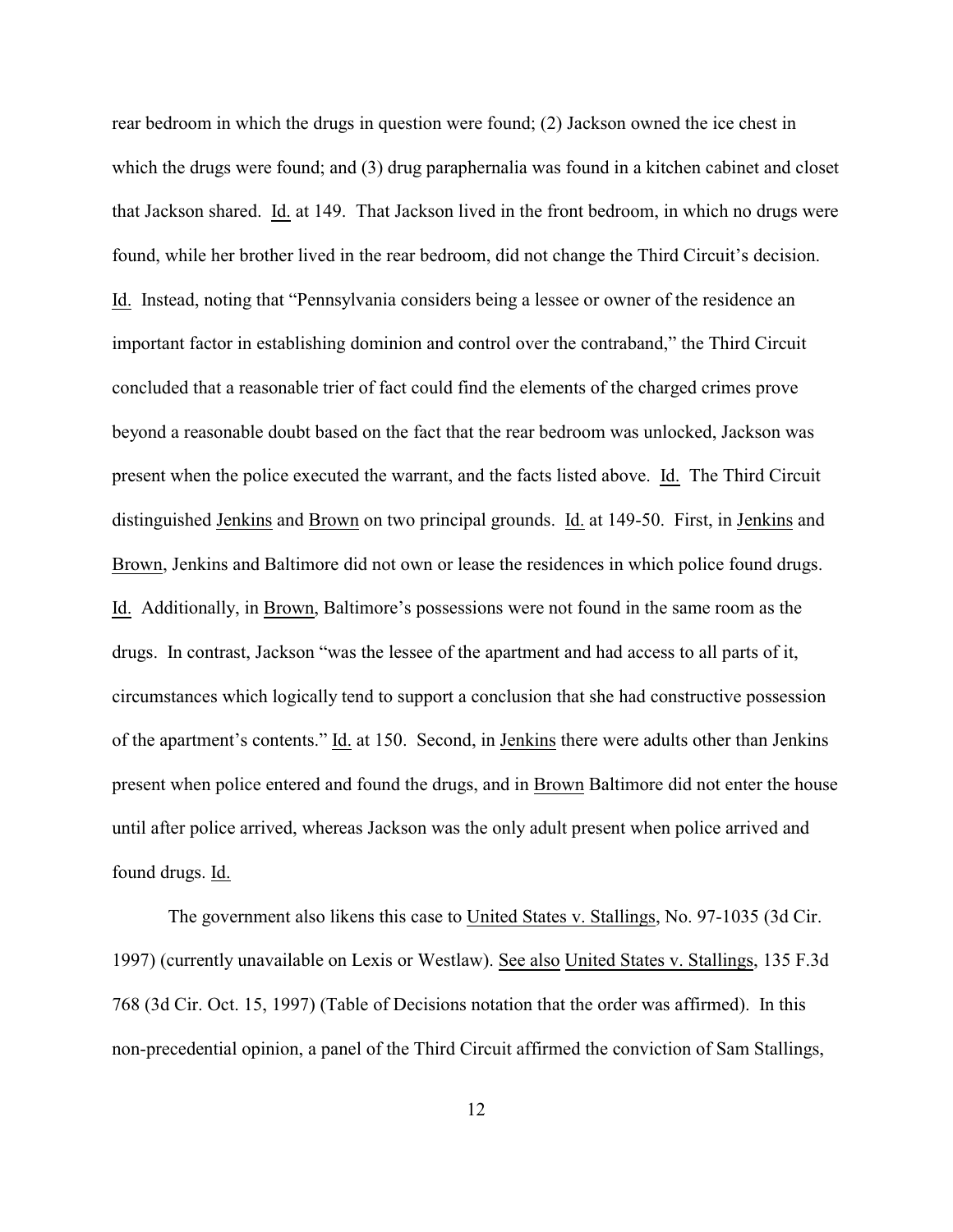Jenkins's co-defendant**,** distinguishing the cases on "at least one important regard: Jenkins was only a visitor in the apartment, whereas Stallings resided in the apartment in which he and Jenkins were arrested." United States v. Stallings, No. 97-1035, slip op. at 5 (3d Cir. Oct. 15, 1997). The Third Circuit panel noted that Brown and other cases Stallings cited held only that factors such as proximity or presence alone were insufficient evidence of possession. Id. In contrast, with respect to Stallings, a "confluence of factors," including his residence in the apartment in which the drugs were found, "provided substantial evidence that, when viewed in a light most favorable to the Government, permitted the jury to find this combination of facts highly probative and sufficient to determine that Stallings constructively possessed the contraband." Id. at 7-8.

Turning back to the instant case, this Court concludes that there is more than sufficient evidence to link Defendant to the house at 2525 North 8th Street based on (1) his supplying that address as his own when arrested in 2007; (2) his providing that address when arrested in Scranton, albeit stating that it was his mother's house; (3) the DMV inquiry that produced 2525 North 8th Street as Defendant's address, and (4) the box of mail addressed to Oswell McGhee at that address.

There is less evidence linking Defendant to the rear bedroom, in which the relevant drugs, drug paraphernalia, and firearms were found.Viewing the evidence in light most favorable to the government, the Court nevertheless finds that the circumstantial evidence of constructive possession was sufficient for a reasonable jury to find Defendant guilty on all counts.

While the government's analogy to Jackson is unavailing, as there is no evidence that Defendant is a lessee or owner of 2525 North 8th Street, and, per Brown, mere residence cannot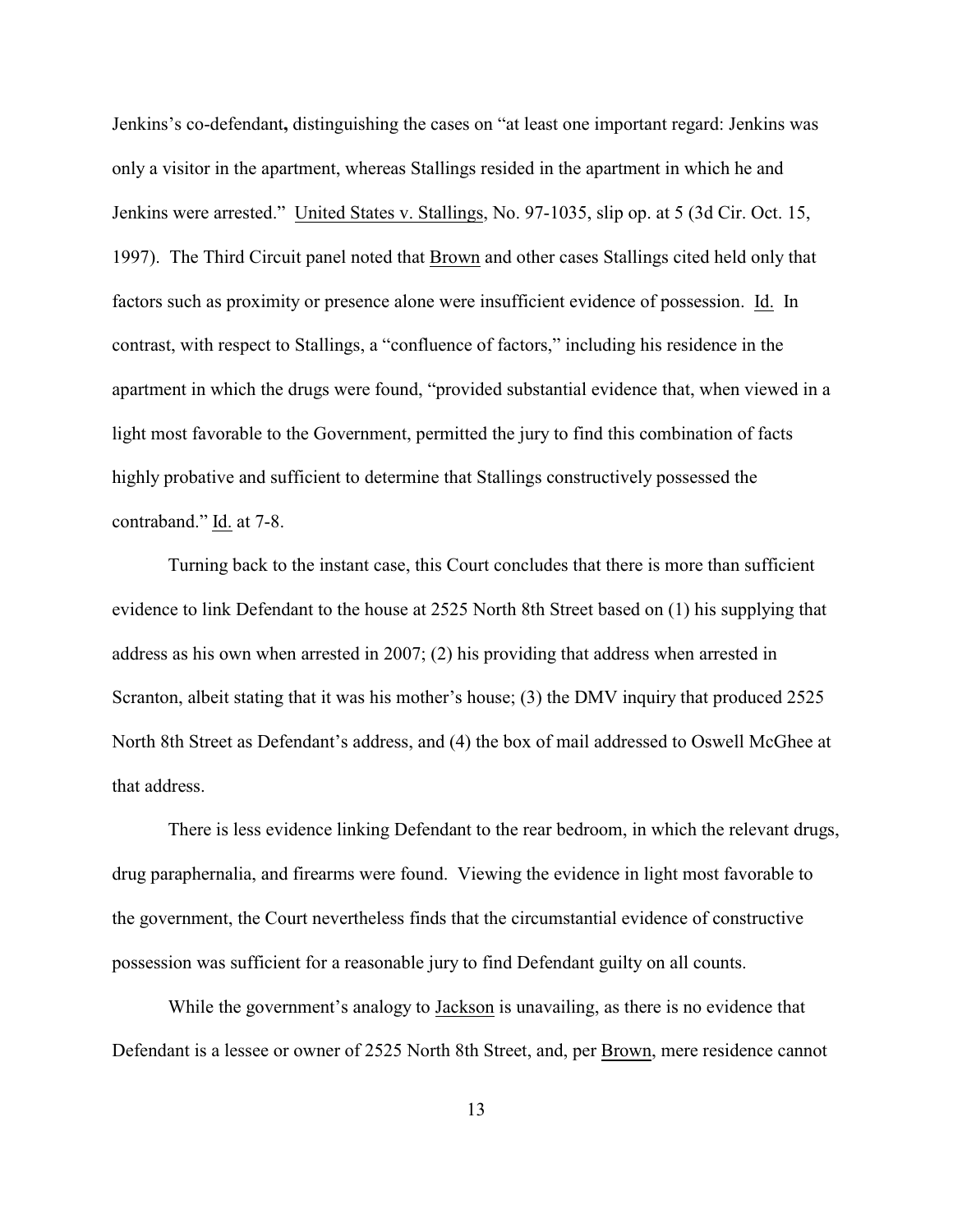establish dominion and control over the drugs, here, there are four pieces of evidence in addition to Defendant's residence at 2525 North 8th Street that support the jury's verdict:

(1) None of the family members could produce a key to the padlocked bedroom;

(2) The police who were executing the search warrant for Defendant went to the rear bedroom after having "a conversation" with the family members, which would have allowed the jury to infer that Defendant resided in the rear bedroom;

(3) Detective Graf found a box of mail addressed to "Oswell McGhee" in the room;

(4) Defendant did not return to the home for more than two years and upon arrest assumed a false identity.

See Stallings, No. 97-1035 at 7 (residence combined with other circumstantial evidence sufficient to support a finding of constructive possession). Despite the fact that the probative value of the box of mail was lessened by the government's inadvertently destroying it, the box of mail still provides a link between Defendant and the rear bedroom—and therefore the drugs and other items—beyond his mere residence at 2525 North 8th Street. This connection between Defendant and the room from which the contraband was seized is what was missing in Brown, Jenkins, and Bates. The box of mail, bolstered by the fact that none of the family members had a key to the bedroom and the officers went to the bedroom after speaking with family members, provides sufficient evidence for a reasonable jury to infer that Defendant lived in the bedroom and had constructive possession over the drugs, drug paraphernalia, and firearms found locked inside it.

In addition, Defendant's flight and false identification tend to establish his consciousness of guilt. United States v. Green, 25 F.3d 206, 210 (3d Cir. 1994). Flight "has been consistently held admissible as circumstantial evidence of guilt to be considered with the other facts of the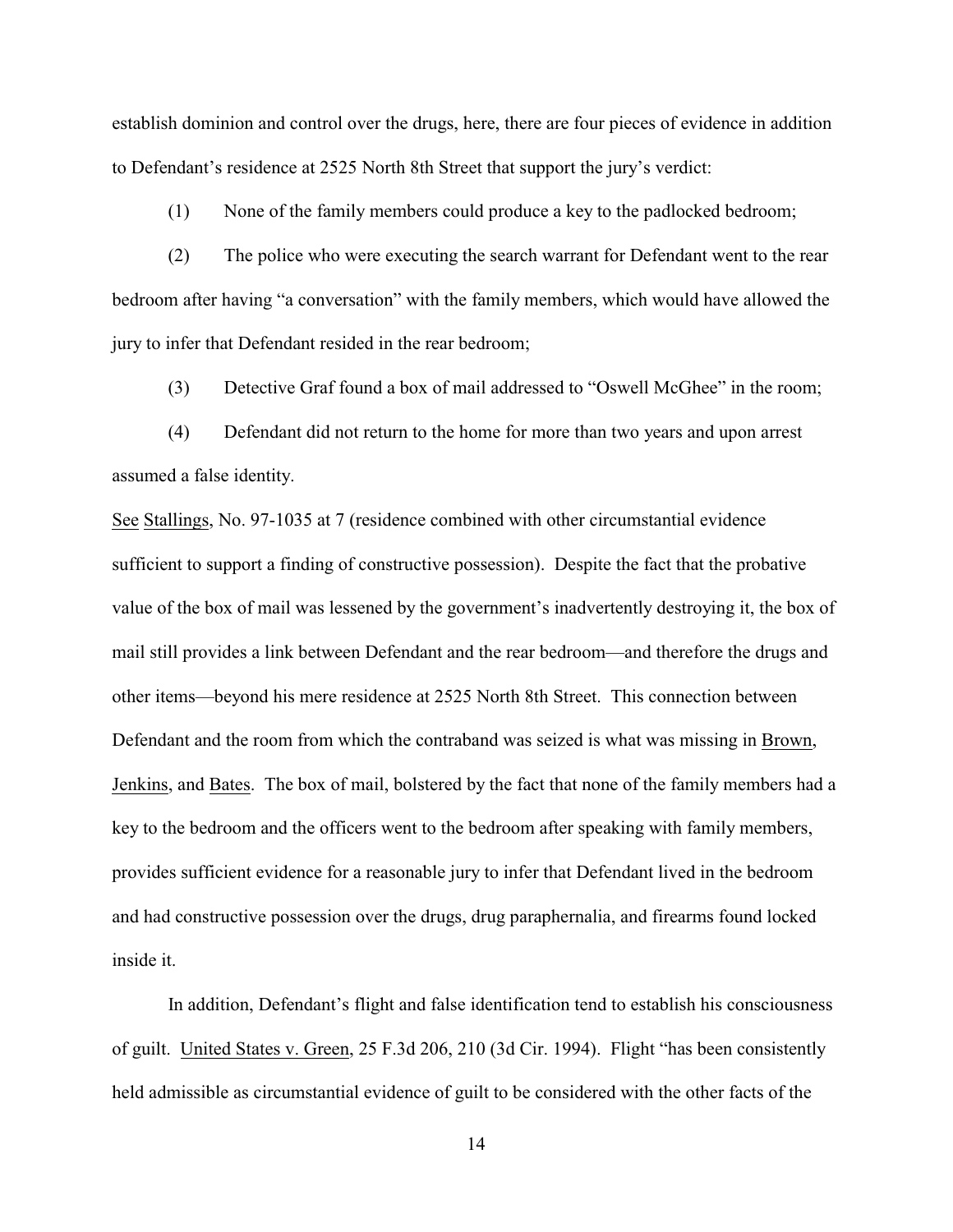case." United States v. Miles, 468 F.2d 482, 489 (3d Cir. 1972) (citing Allen v. United States, 164 U.S. 492, 499 (1896)). This fact in particular distinguishes this case from Brown, Jenkins, and Bates. The Court therefore finds that there was sufficient evidence for a rational fact finder to find beyond a reasonable doubt that Defendant constructively possessed the relevant items.

### **B. Possession of Firearms Used in Furtherance of Drug Trafficking Crime**

Defendant asserts that there was insufficient evidence to sustain the conviction of possession of the guns in furtherance of a drug trafficking crime. The leading case in this circuit is United States v. Sparrow, 371 F.3d 851 (3d Cir. 2004). To determine whether a gun is possessed in furtherance of a drug trafficking crime, the Third Circuit has enunciated the following relevant factors:

> the type of drug activity that is being conducted, accessibility of the firearm, the type of the weapon, whether the weapon is stolen, the status of the possession (legitimate or illegal), whether the gun is loaded, proximity to drugs or drug profits, and the time and circumstances under which the gun is found.

Sparrow, 371 F.3d at 853 (quoting United States v. Ceballos-Torres, 218 F.3d 409, 414-15 (5th Cir. 2000)).

In United States v. Bass, No. 09-cr-298, 2010 WL 2635795 (E.D. Pa. June 28, 2010), the undersigned denied a motion for judgment of acquittal, relying on Sparrow, with similar facts. In this case, the guns were in close proximity to the drugs, and the jury was entitled to infer that the presence of guns was "in furtherance" of a drug trafficking crime. The firearms were loaded and an expert testified that they were "ready to be utilized by whomever had access to them." The presence of approximately \$12,000 in United States currency is also a strong factor supporting the connection between the guns and the drugs. Finding so much money in any house, let alone a house in North Philadelphia, which is not an area of wealthy residences or wealthy people, makes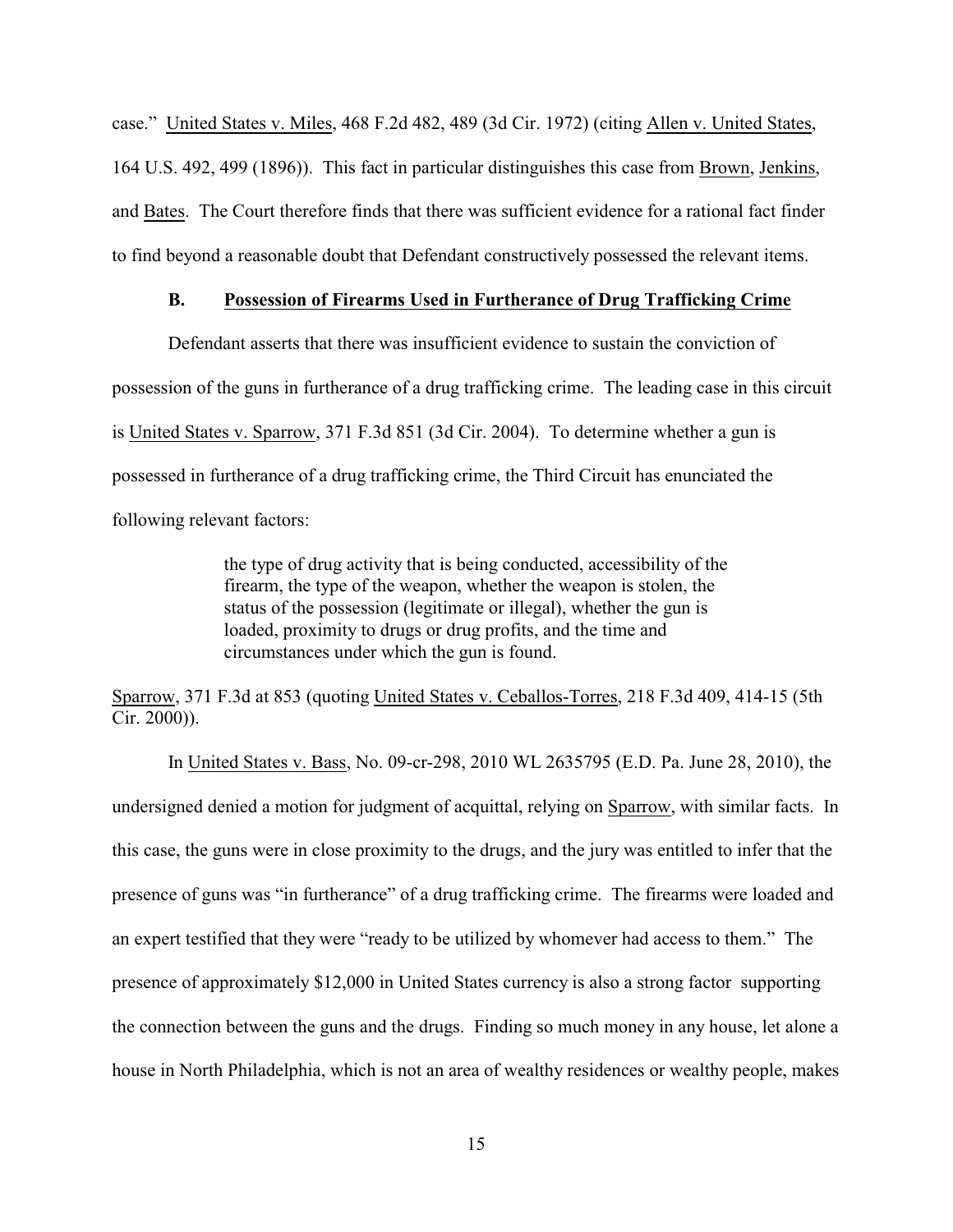the possession of such a large amount of cash, found adjacent to guns and drugs, highly probative and incriminating, that the guns were part of a drug trafficking enterprise. The jury could conclude that there was no legitimate reason for such a large amount of money to be in the bedroom and that its presence there established that the person who occupied the bedroom was involved in drug trafficking, considering the other drug paraphernalia located there, and that the guns were part of the overall drug trafficking.

The jury could have inferred, from the presence of such a large amount of currency in a locked rear bedroom of a row home in North Philadelphia, that the room was in current use for drug business because it is unlikely that any law-abiding person would leave so much cash in such a place for a long period of time, along with drug scales, etc.

# **C. Firearms Affecting Interstate Commerce**

The evidence on this count was also sufficient for the same reason that the evidence was sufficient to sustain Defendant's conviction for possession of the firearms. Defendant's main argument here is that the statute, either on its face or as applied, is unconstitutional. The Court presumes that Defendant has raised this issue for preservation for assertion on appeal, as this Court is bound by a long line of precedents that require denial of Defendant's Motion for arrest of judgment on Count Five, charging violation of 18 U.S.C. § 922(g)(1).

# **V. Motion for a New Trial**

Defendant's Motion for a New Trial is based on four assertions—first, that the prosecutor made an improper argument; second, that hearsay evidence was improperly ruled admissible; third, that the Court erred in allowing police officers to give an opinion; and fourth, that the Court erred in allowing police officers to testify about finding mail addressed to Defendant in the room, when the mail had been confiscated by the police but destroyed prior to trial. The Court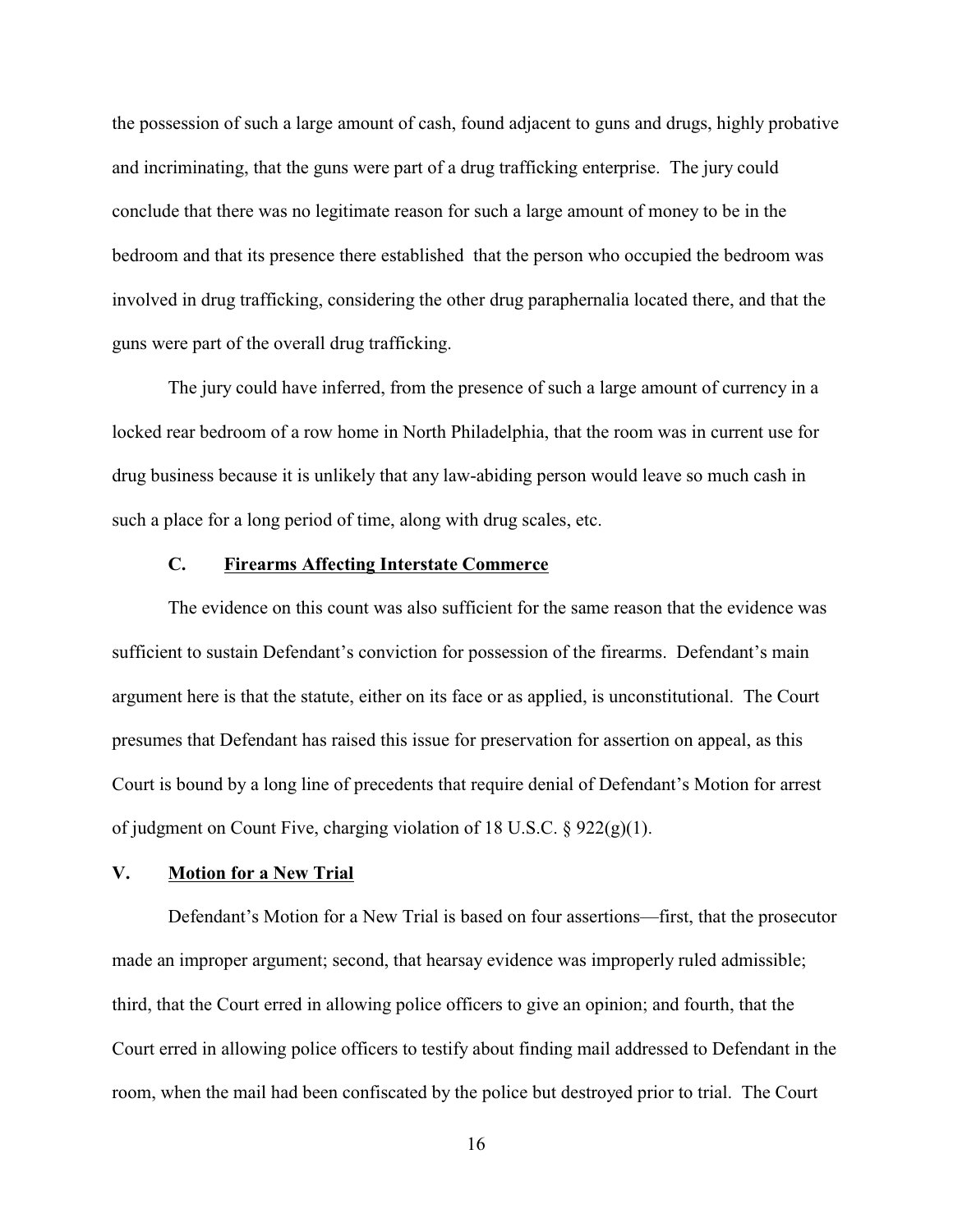will consider each one of these grounds separately.

Initially, it must be noted that the standard of review is whether the District Court abused its discretion in ruling on a new trial motion. The Court must keep in mind the harmless error provisions of Rule 52. The refusal to grant a new trial is not error if, at trial, the substantial rights of Defendant were not affected. Government of Virgin Islands v. Bedford, 671 F.2d 758 (3d Cir. 1982).

### **A. Prosecutor's Argument**

In the prosecutor's opening statement, she stated that the government would prove that Defendant lived at 2525 North 8th Street with his stepfather, mother and younger brother and occupied the rear bedroom. This statement was supported by the evidence introduced at trial, as reviewed above, and therefore cannot constitute prosecutorial misconduct. It must be remembered that Defendant himself admitted that he lived with his mother at 2525 North 8th Street on July 3, 2007 when he was first arrested by police near his residence, and once again admitted that was his mother's residence, and told officers to use it as his own address when he was arrested again in Scranton in 2010.

#### **B. Hearsay**

The second allegation of error relates to the trial testimony of Detective Graf, that when the police went to 2525 North 8th Street on July 4, 2007, and asked for Defendant, they found three occupants there who were brought down to the living room as part of securing the residence. The police told these individuals that they were looking for Defendant. The testimony continued that as a result of this conversation, the police then went to the second floor rear bedroom. In support of his Motion for New Trial, Defendant asserts that the introduction of this testimony was hearsay and also that the prosecutor improperly used this evidence in both his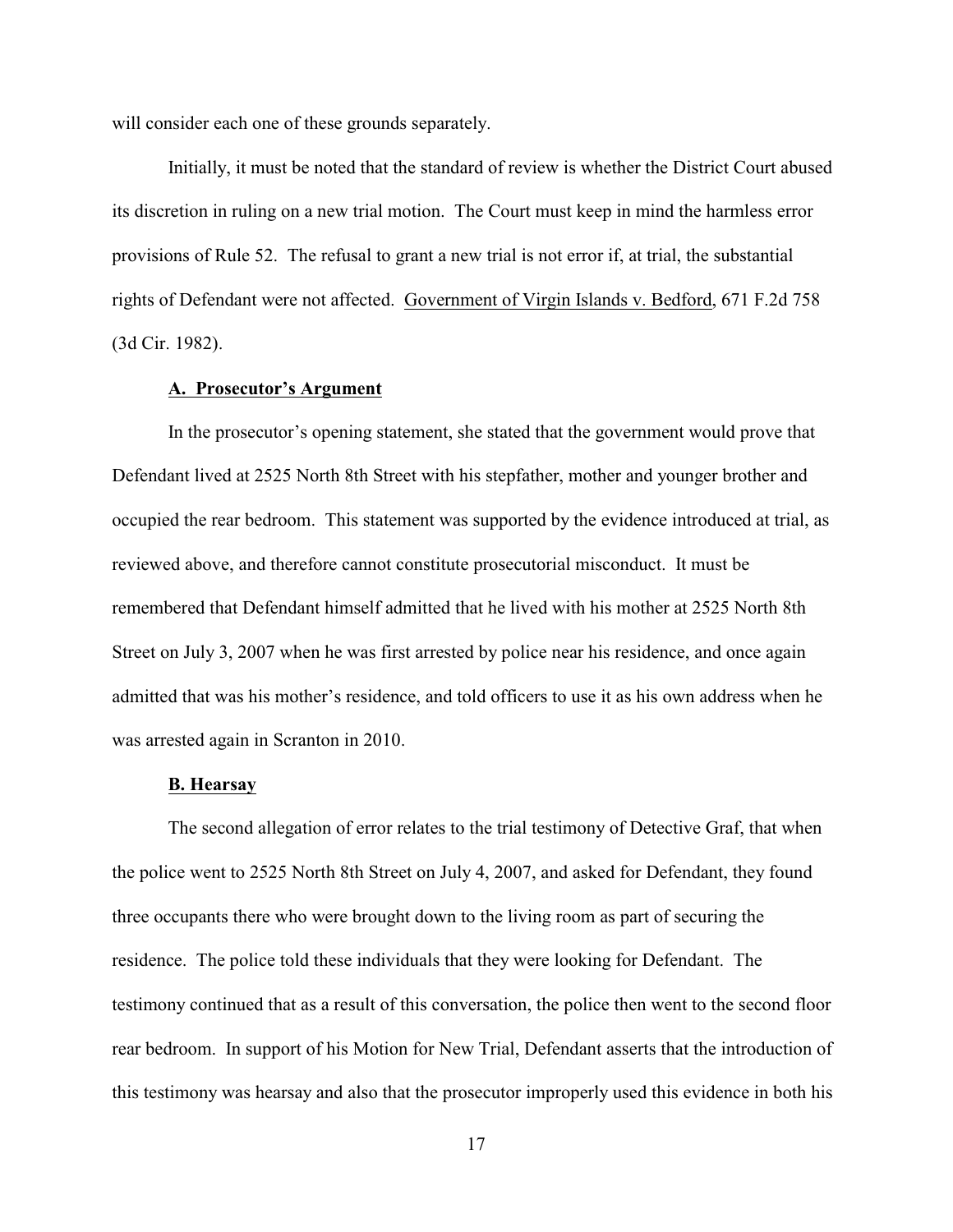opening and closing arguments.

In the first place, defense counsel did not object to the introduction of this testimony at the time of trial, Tr. 10/24/11 at 49-50, and therefore, this cannot be grounds for the grant of a new trial. However, the Court also concludes that any objection would have been futile and overruled because the record of the trial shows that this was not hearsay, which is defined in F.R.E. 801(c) as "a statement, other than one made by the declarant while testifying at the trial or hearing, offered in evidence to prove the truth of the matter asserted." The trial record does not show that any "statement" was introduced into evidence. The only evidence introduced was of conduct, that there was a communication between the occupants of the house and the police, but the contents of the communication was never revealed to the jury.

Secondly, after the communication, the police went to and forcibly entered the locked rear bedroom. Although one may infer from the evidence introduced that the occupants had advised the police that Defendant lived in the rear bedroom, that does not make the admission of this conduct a violation of the rule against hearsay.

More importantly, the police had a valid search warrant to search the entire house. The police would have surely searched that bedroom during the search of the entire house. If the testimony of Detective Graf about his interaction with the family members was erroneously admitted, it was "harmless error" because the police would have undoubtedly entered the room themselves, even if the occupants of the house had not said anything to them about the second floor bedroom. Police would surely have searched that second floor bedroom, particularly when they did not find any drugs in any other place in the house, and that bedroom was closed with a padlock. Thus, it is clear that the drugs, guns and other items in the second floor bedroom would have been found as a result of a search of the house, and the testimony about the communications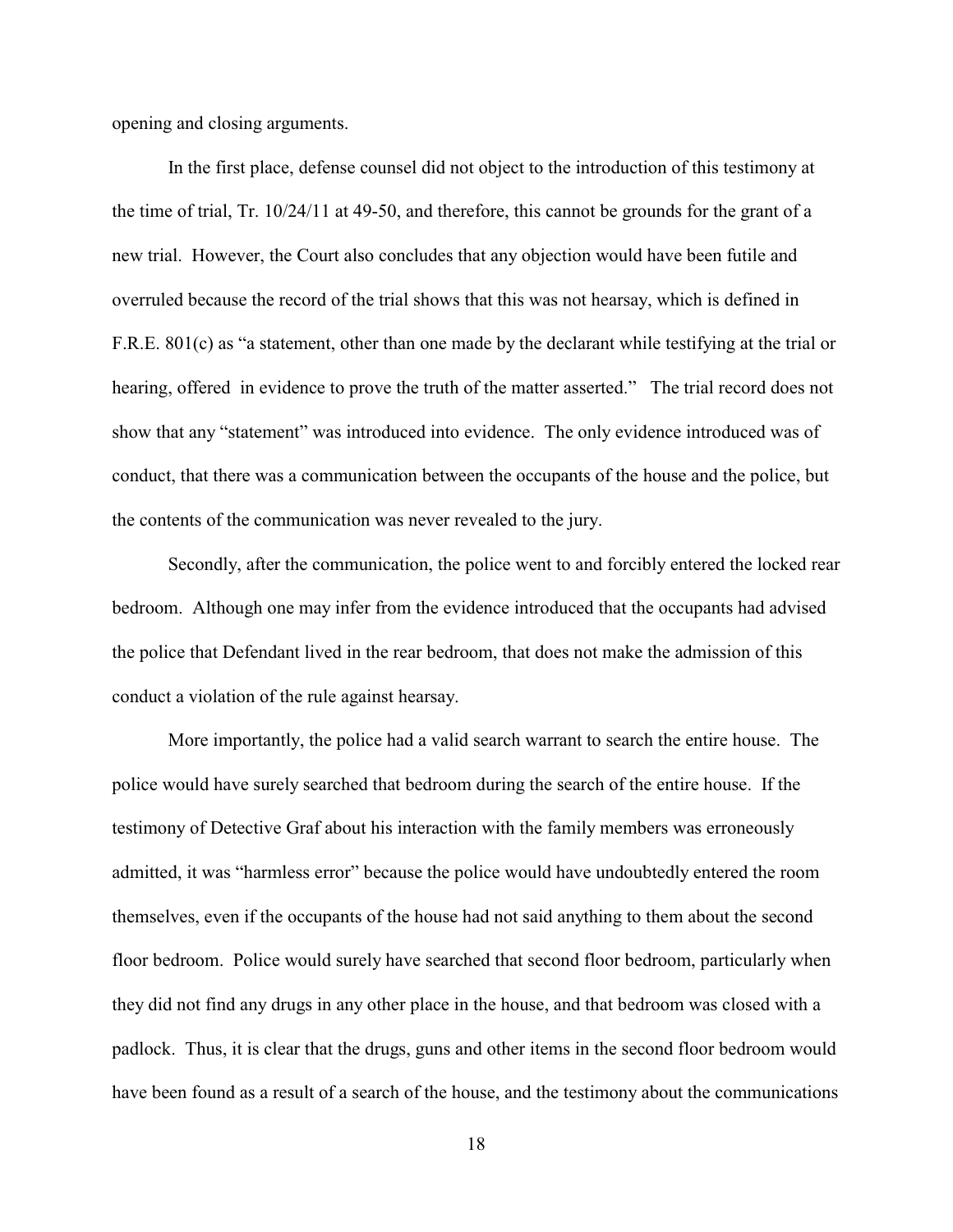between the police and the occupants was not a substantial factor in the police eventually entering that room.

#### **C. Opinion Testimony**

Defendant also asserts that there was error that Detective Graf testified on re-cross examination based on his investigation, that Defendant was the owner of the narcotics. Tr. 10/24/11 at 16. This alleged error must be viewed in context of the very detailed and aggressive cross examination of Detective Graf by defense counsel. This line of attack focused on the absence of fingerprints or other incriminating evidence, which was intended to cast some doubt on the government's overall contention that Defendant occupied the padlocked bedroom. Thus, this cross examination "opened the door" for Officer Graf gave an explanation as to why he did not collect fingerprints. At this point, after a discussion with counsel in the absence of a jury, (Tr. 10/24/11 at 117-120) the Court immediately gave the jury an instruction limiting this testimony, but allowing the jury to consider it as a "lay opinion," without objection by counsel. Tr. 10/24/11 at 120-22.

# **D. Missing Mail**

The last point alleged by Defendant pertains to the admission of testimony about the shoe box, when it and its contents (mail addressed to Defendant at the same address), had been lost. On this point, the Court exercised its discretion in allowing the testimony, but giving the jury an instruction on spoilation that was, in the total context, fair to both the government and Defendant. Tr. 10/25/11 at 109-110. Of course, the absence of the physical envelopes, which Detective Graf testified were addressed to Defendant, was a significant factor. But much of this case depended on the credibility of Detective Graf. His assertion, under oath, that these envelopes, addressed to the Defendant were found in the bedroom along with the drugs and guns,